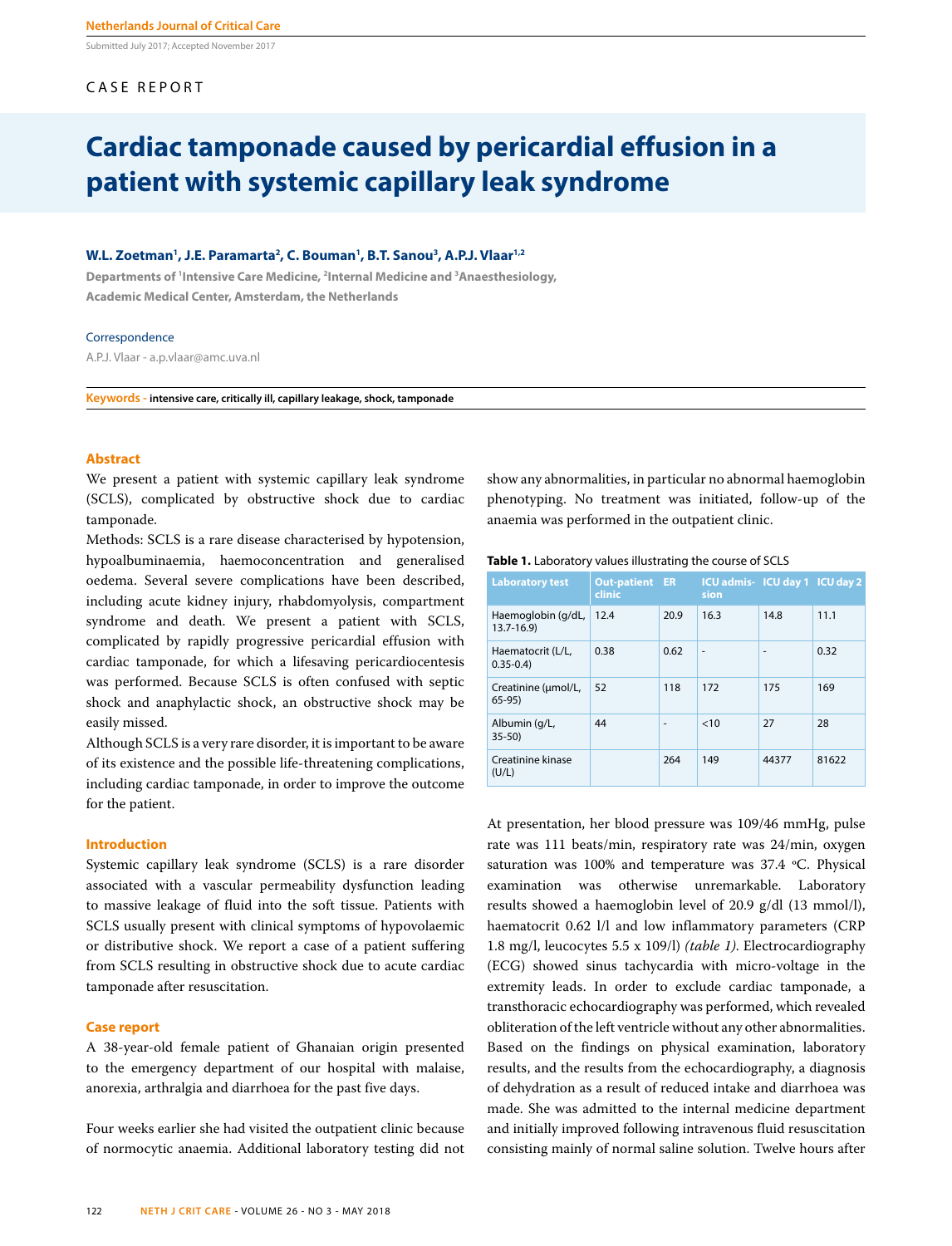admission, she became restless and complained of pain in her legs. Despite fluid resuscitation with 4 litres of normal saline since admission, she was hypotensive (50/30 mmHg) with a pulse rate of 70 beats/min, respiratory rate of 35/min and a temperature of 34.6 ºC. Physical examination showed tense calf muscles. The venous blood gas analysis showed severe metabolic acidosis (pH 6.89, HCO3 13.9 mmol/l, base excess -21.4, lactate 7.5 mmol/l). She was admitted to the intensive care unit (ICU) for a diagnostic workup. Because of the severe hypotension and hypothermia, we considered the diagnosis of septic shock. The patient received treatment including antibiotics, corticosteroids and fluid resuscitation with sterofundin.

In order to maintain an adequate blood pressure, the patient was treated with norepinephrine. Despite an adequate blood pressure, the lactate level increased up to 8.9 mmol/l. Laboratory findings showed signs of multi-organ failure with renal dysfunction (serum creatinine 172 µmol/l) and spontaneously deranged coagulation tests (prothrombin time 29.8 sec, activated partial thromboplastin time 61 sec) *(table 1)*. Her ECG showed new P-pulmonale in addition to the microvoltage already present at admission. The differential diagnosis in the absence of inflammatory parameters was pulmonary embolism or bowel ischaemia and a CT scan of the thorax and abdomen was performed. The scan showed no pulmonary embolism nor an obvious pericardial effusion, but it did reveal reduced contrast in the intestinal vasculature, suggesting ischaemia of the intestine. An emergency laparotomy was performed, showing no signs of bowel ischaemia. However, excessive amounts of ascites were evacuated, and the intestines were extremely oedematous and distended, necessitating a temporary surgical mesh and vacuum assisted closure system. Because the patient required high amounts of fluids without improvement of the blood pressure, a transoesophageal echocardiography (TEE) was performed during surgery to assess cardiac filling. Initially the TEE showed pericardial effusion without inflow reduction; however, within



**Figure 1.** Transgastric mid short-axis view at the end-diastolic moment showing 1.3 cm of pericardial effusion at the posterior site



**Figure 2.** Transgastric mid short-axis view at the end-diastolic moment 20 minutes after figure 1 showing progression of the pericardial effusion to 2 cm

20 minutes the TEE revealed increased pericardial effusion with collapse of the left and right ventricle and right ventricle inflow obstruction *(figures 1 and 2)*. A pericardial drain was inserted and a large quantity of clear pericardial effusion was evacuated, resulting in improved haemodynamic parameters.

The clinical course was further complicated by rhabdomyolysis due to compartment syndrome of both lower legs and the right forearm. Fasciotomy was performed, which showed necrotic muscles for which extensive debridement was performed. Because of an acute kidney injury, continuous renal replacement therapy was started and continued during the entire ICU admission. Fluid extraction could also be started at a low intensity on day 3 and intensified in the following period.

All cultures collected at admission, including blood, urine, sputum and an intrauterine sample, came back negative. Malaria was ruled out by conventional thick film, buffy coat and antigen tests. The pericardial fluid was an exudate (high lactate dehydrogenase and protein levels) and showed no abnormalities upon microbial and pathological evaluation. Additional diagnostic tests did not reveal Lues, hepatitis B or HIV. The patient tested negative for antinuclear antibodies, IgM rheumatoid factor, anti-transglutaminase antibodies and microglobulin. Only the M-protein screening came back positive (1.2 g/l) with a free kappa of 23.4 mg/l (3.3-19.4 ml/l). Because all the other causes of hypovolaemic shock could be excluded and the M-protein screening was positive, we diagnosed the patient as having SCLS. After 16 days on the ICU, she was transferred to the medium care and another five days later to the surgical ward. Her renal function improved and renal replacement therapy was discontinued. After a hospital stay of 42 days she was discharged to a rehabilitation centre for further recovery and she will be evaluated regularly in the outpatient clinic.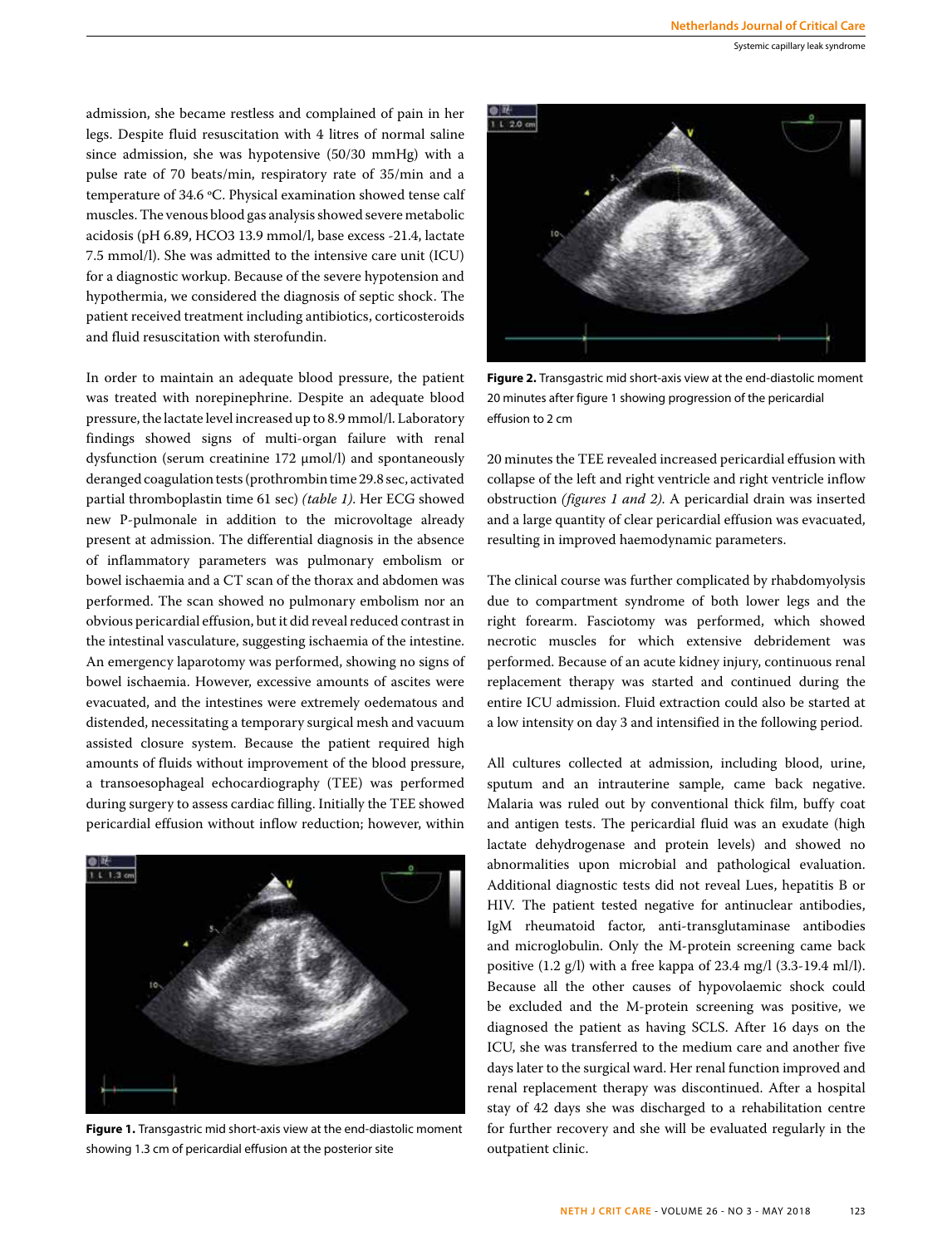Systemic capillary leak syndrome

#### **Discussion**

#### *Epidemiology*

This case describes the course of a patient suffering from SCLS resulting in hypovolaemic and obstructive shock due to rapidly developing cardiac tamponade. SCLS, also called Clarkson disease, is an extremely rare condition with an unknown pathogenesis.[1] It was first described in 1960 and there are less than 500 patients known worldwide.[2] Most knowledge of this syndrome is extracted from case reports and some small cohorts.[2-6] The condition is seen in all age categories, without a predominance in ethnicity or gender.<sup>[2,7]</sup>

#### *Clinical presentation*

SCLS is characterised by hypotension, hypoalbuminaemia, haemoconcentration and generalised oedema. The disease is characterised by episodic increases in vascular permeability resulting in an acute loss of protein-rich fluid from the intravascular to the interstitial space.[8] The majority (68- 85%) of patients have monoclonal gammopathy of unknown significance, usually IgG kappa.<sup>[2]</sup> The course of the disease can be divided into three phases. First there is the prodromal phase with signs of generalised weakness, fatigue, myalgia, fever, vomiting, abdominal pain, flushing and diarrhoea. The 'leak' phase is characterised by hypotension and fluid leaking to the third space, usually lasting for one to three days. Hypovolaemic or distributive shock is a common finding during this phase, but the exact numbers of intensive care admissions are not known. The 'post-leak' phase covers the time when the capillary barrier function restores and fluid remobilisation occurs rapidly.<sup>[4,9]</sup>

#### *Treatment*

SCLS is a self-limiting disease, with vascular leakage usually recovering within two to five days.[4] To date, no specific therapy has been identified to treat the vascular leakage during the acute phase of SCLS, other than supportive care including treatment of complications. There is no supportive evidence for the use of a specific kind of fluid for the resuscitation of the patient, such as albumin.[8] Because of the small number of known cases, research for therapeutic options is limited. Most recent literature recommends aminophylline intravenously for severe flares. Aminophylline interacts with cyclic AMP, thereby blocking the signalling pathway for endothelial permeability.[2] Other therapeutic options are not supported by evidence, but include correction of adrenal and thyroid deficiency, high-dose intravenous immunoglobulin and methylene blue administration.[2]

#### *Complications*

Common complications of SCLS are ischaemia-induced organ failure due to severe hypotension, muscle compartment syndrome and rhabdomyolysis caused by excessive fluid resuscitation and venous thromboembolism due to venous

stasis. In the post-leak phase, flash pulmonary oedema induced by rapid fluid remobilisation is common.[4]

Cardiac complications are a common finding in patients with an acute attack of SCLS. A cardiomyopathy is often seen due to an increase in myocardial extracellular volume.[1] Cardiogenic shock due to cardiac ischaemia is not common in this syndrome.<sup>[6]</sup> Although many articles on SCLS state that pericardial effusion is not a common finding, Druey and Parikh report an incidence of 9%.[2]

## *Prognosis*

Many patients experience new attacks of SCLS within five years, with median frequencies of 0.6 to 1.23 attacks per year. Long-term treatment with methylxanthine (theophylline and aminophylline) possibly in combination with a B-agonist (terbutaline) can be considered, although many patients experience side effects and relapses. The use of intravenous immunoglobulin may reduce the frequency and severity of future episodes with few side effects.[3,5] The prognosis of patients developing SCLS is unclear with a five-year survival rate range from 20% to 85%, depending on the provided therapy and prophylaxis.[3-6,8,10] Recent literature suggests a mortality rate of 18.6% in patients with SCLS admitted to the ICU.[9]

#### *Consideration*

In retrospect, our patient developed all three phases of the illness. She presented to the emergency department with prodromal signs (malaise, arthralgia and frequent defecation) with haemoconcentration in the initial laboratory results. During admission she developed hypovolaemic shock and massive oedema due to the fluid leaking, complicated by cardiac tamponade and compartment syndrome. SCLS can only be diagnosed after exclusion of all other causes of distributive shock. By the time we considered the diagnosis of SCLS, the patient was already in the 'post-leak' phase. Therefore, specific treatment for the acute phase of SCLS was not considered, the patient was only treated with supportive care. Our report shows that patients with SCLS can rapidly develop pericardial effusion, leading to a cardiac tamponade within 20 minutes. We believe that physicians who treat patients with SCLS should be aware of this rare but life-threatening complication. Because SCLS mimics septic shock and anaphylaxis, cardiogenic shock due to tamponade may easily be missed with possible fatal outcome. This case illustrates that when a patient with SCLS does not respond to fluid therapy, cardiac ultrasound should be performed to rule out pericardial effusion.

## **Conclusion**

SCLS is a rare disorder of vascular permeability dysfunction that can lead to a severe distributive shock. This disorder should be considered when there are signs of haemoconcentration and